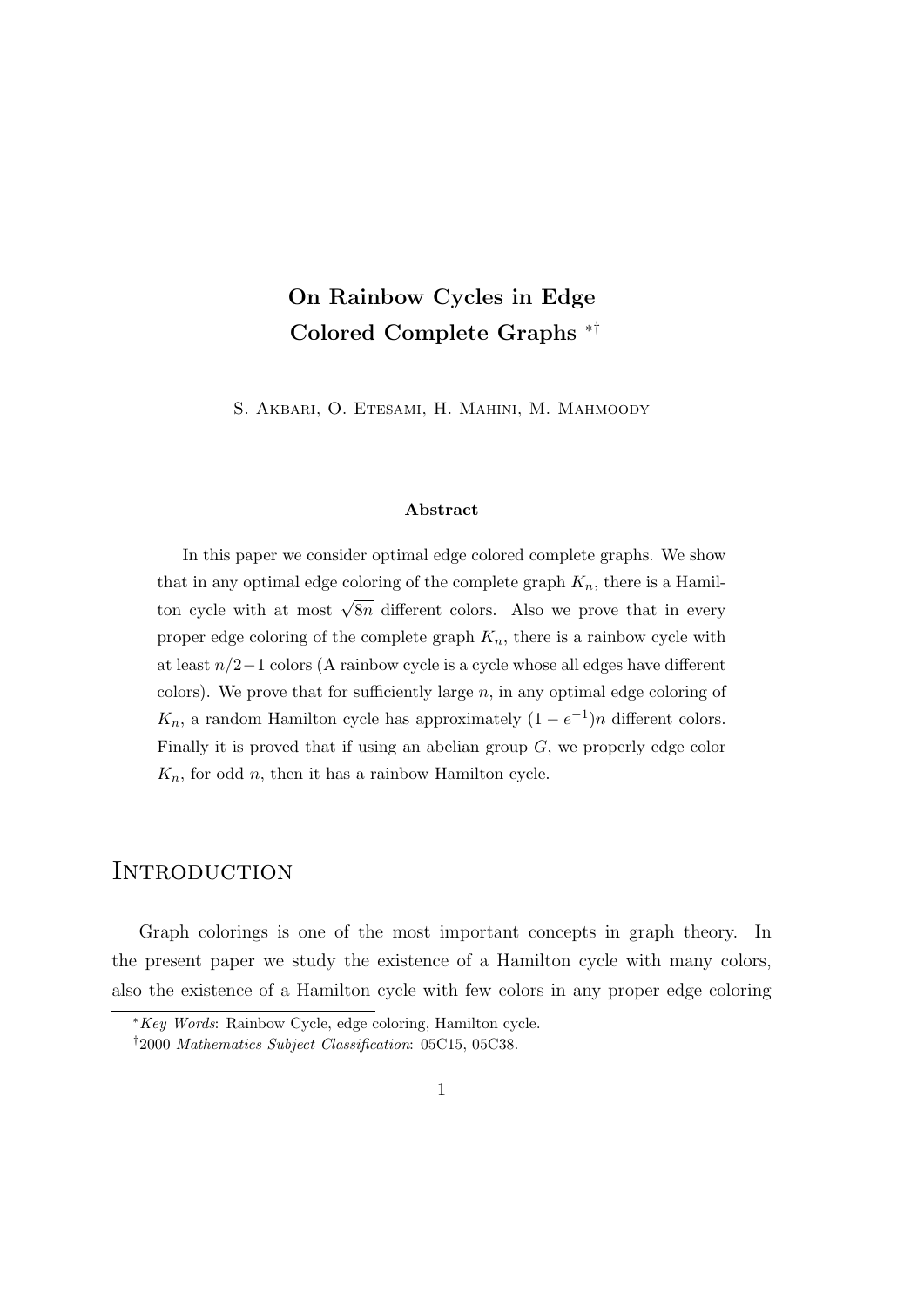of a complete graph. A rainbow cycle is a cycle whose all edges have different colors. Given an optimally edge colored complete graph with  $n$  vertices, we study the number of colors appearing on its cycles. We show that there exists a Hamilton cycle with at most  $\sqrt{8n}$  colors and a Hamilton cycle with at least  $n(2/3 - o(1))$ colors. A random Hamilton cycle is also shown to have  $n(1 - 1/e + o(1))$  colors on average. There are examples of optimal edge colorings that have no Hamilton cycle with less than  $\log_2 n$  colors. Furthermore, in some optimal edge colorings, there is no Hamilton cycle with  $n-1$  or n colors. We conjecture that there is always a Hamilton cycle with at most  $O(\log n)$  colors and a Hamilton cycle with at least  $n-2$  colors.

In [2] it is shown that for every  $\epsilon > 0$  and  $n > n_0(\epsilon)$ , any complete graph  $K_n$ whose edges are colored so that no vertex is incident with more than  $(1 - \frac{1}{\sqrt{2}})$  $\frac{1}{2} - \epsilon$ )n edges of the same color, contains a Hamilton cycle in which adjacent edges have distinct colors. Moreover, for every k,  $3 \leq k \leq n$ , any such  $K_n$  contains a cycle of length  $k$  in which adjacent edges have distinct colors. Let the edges of the complete graph  $K_n$  be colored so that no color is used more than  $k = k(n)$  times. This coloring it is called a k-bounded coloring. Clearly, if  $k = 1$ , every Hamilton cycle is a rainbow cycle. Hahn and Thomason showed that for the existence of a rainbow Hamilton cycle it is enough k grows as fast as  $\sqrt[3]{n}$  and conjectured that the growth rate of k could in fact be linear, see [4]. Frieze and Reed in [3] proved that there is an absolute constant A such that if n is sufficiently large and k is at most  $\lceil n/(A \ln n) \rceil$ , then in any k-bounded coloring of  $K_n$ , there exists a rainbow Hamilton cycle. Also in [1] It has been shown that, if n is sufficiently large and k is at most  $\lceil cn \rceil$ , where  $c < \frac{1}{64}$ , then in any k-bounded coloring of  $K_n$ , there exists a rainbow Hamilton cycle. For any graph G, we denote the sets of the vertices and edges of G by  $V(G)$  and  $E(G)$ , respectively. A matching in G is a set of edges with no shared end points. We denote the *complete graph* with *n* vertices by  $K_n$ . A *Hamilton cycle* of G is a cycle that contains every vertex of  $G$ . A proper k-edge coloring of a graph  $G$  is an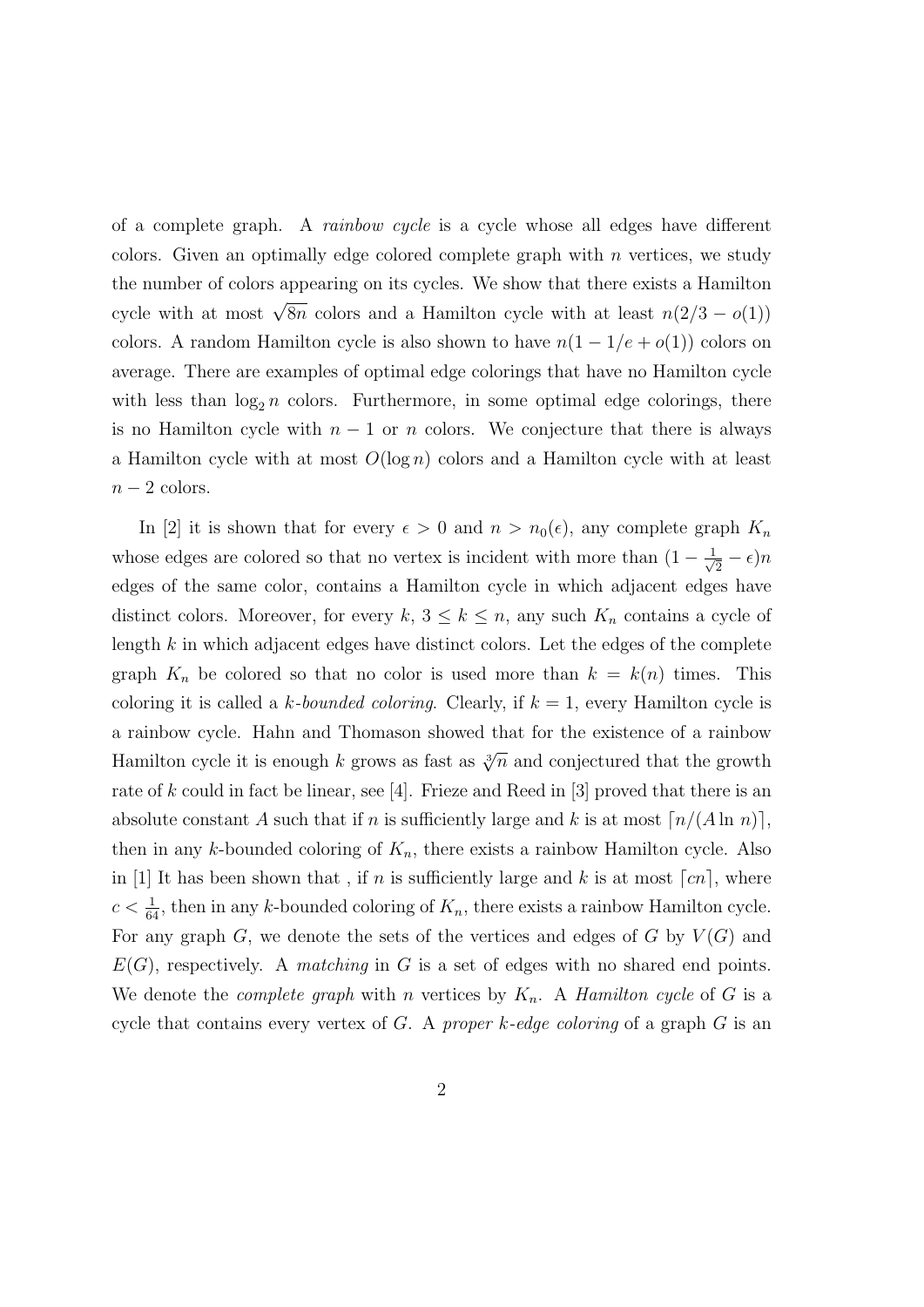assignment of k colors to the edges of G such that no two adjacent edges have the same color. The *edge chromatic number*  $\chi'(G)$  of a graph G, is the minimum k for which G has a k-edge coloring. A proper edge coloring of G with  $\chi'(G)$  colors is called an *optimal edge coloring*. For any  $uv \in E(G)$ , we denote the color of uv by  $c(uv)$ . It is known that  $\chi'(K_n) = n - 1$  for even n and  $\chi'(K_n) = n$  for odd n, see [7, p.274].

Given an abelian group G of order n, one can identify vertices of  $K_n$  with elements of G. We can then color  $K_n$  by setting  $c(v_i v_j) = v_i + v_j$  for all  $v_i, v_j \in G$  where "+" denotes the operation of the group. The coloring is well-defined since  $G$  is abelian, and is proper since every element of G has an inverse. Moreover, it is optimal for odd n. We call this coloring the edge coloring of  $K_n$  with respect to G. We study the existence of rainbow cycles of different lengths in optimally edge colored complete graphs. As an example, we show that if the coloring is with respect to the abelian group  $\mathbb{Z}_p$  where p is an odd prime, then for any possible length, there exists a rainbow cycle of that length. We also prove that every edge coloring with respect to an abelian group of odd order has a rainbow cycle of length  $n-1$ . Finally, it is shown that there is always a rainbow cycle with length at least  $n/2 - 1$ . Note that existence of long rainbow cylces implies existence of Hamilton cycles with many colors.

## **RESULTS**

We start this section by showing that in any optimal edge colorings of the complete graph, there exists a Hamilton cycles with few colors. We accomplish this goal by carefully analyzing a gready algorithm that tries to construct a Hamilton cycle with as few colors as possible.

**Theorem 1.** In any optimal edge coloring of the complete graph  $K_n$ , there is a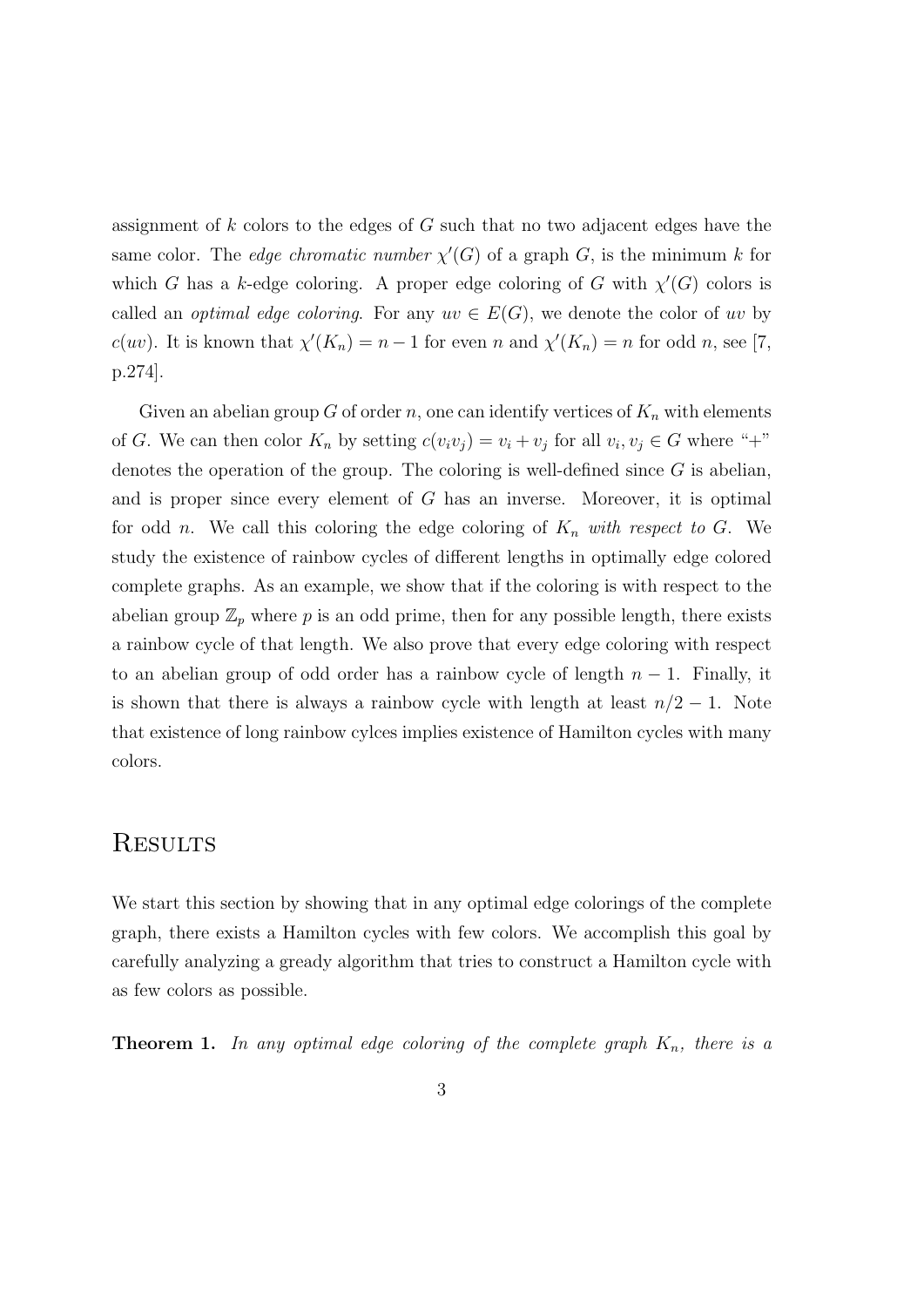Hamilton cycle with at most  $\sqrt{8n}$  different colors.

**Proof.** Our proof relies on the following observation: Let  $P_1, \ldots, P_k$  be k vertexdisjoint paths that cover  $V(K_n)$ . For  $1 \leq j \leq k$ , let  $v_j$  be an endpoint of  $P_j$ . There are  $\binom{k}{2}$  $\chi^k_{(2)}$  edges connecting the  $v_j$ 's, and  $\chi'(K_n) \leq n$  colors are used. We can thus find a set S of at least  $k(k-1)/(2n)$  edges, all of the same color and all connecting the  $v_j$ 's. Evidently, adding S to  $P_1, \ldots, P_k$  decreases the number of paths by at least  $k(k-1)/(2n)$  and increases the number of distinct colors that appear on the paths by at most one. In addition, the paths are still vertex-disjoint and cover  $V(K_n)$ .

To begin, let  $P_i$  be the path of length zero formed by the *i*th vertex of  $K_n$ for  $1 \leq i \leq n$ . Clearly,  $P_1, \ldots, P_n$  cover  $V(K_n)$  and are vertex-disjoint. Let us set  $x_0 = n$ . By the above observation and induction on  $i \geq 0$ , there are  $x_i$  vertex-disjoint paths that use at most i colors and cover  $V(K_n)$ , and  $x_{i+1} \leq x_i - x_i(x_i - 1)/(2n)$ .

Clearly, the function  $1/(x(x-1))$  is decreasing in the range  $x > 1$ . Hence if m is a nonnegative integer and  $x_m > 1$ , we have

$$
m \le \sum_{i=0}^{m-1} \frac{2n(x_i - x_{i+1})}{x_i(x_i - 1)} \le \int_{x_m}^{x_0} \frac{2n}{x(x - 1)} dx \le \int_{x_m}^{x_0} \frac{2n}{(x - 1)^2} dx = \frac{2n}{x_m - 1} - \frac{2n}{n - 1},
$$

which implies that  $x_m \leq 1 + \frac{2n}{m+2}$  for all nonnegative integers m. Recall that there are  $x_m$  vertex-disjoint paths with at most m colors on the edges which cover  $V(K_n)$ . We can connect these paths to form a Hamilton cycle by adding  $x_m$  edges; the resulting Hamilton cycle has at most  $m + x_m$  colors. For  $m = \lceil$ √  $[2n] - 2$ , we have  $x_m \leq$ °′  $2n + 1$ . Thus at most (  $\sqrt{2n}$ ]  $-2$ ) + ( $\sqrt{2n}$  + 1)  $\leq 2$ √ 2n colors appear on the Hamilton cycle.  $\Box$ 

Assume  $K_n$  is optimally edge colored. If n edges are randomly selected from  $E(K_n)$ with replacement, then for every color  $c$ , the probability that none of the  $n$  edges have color c is equal to  $(1 - 1/\chi'(K_n))^n$ , or approximately equal to  $1/e$  for large n.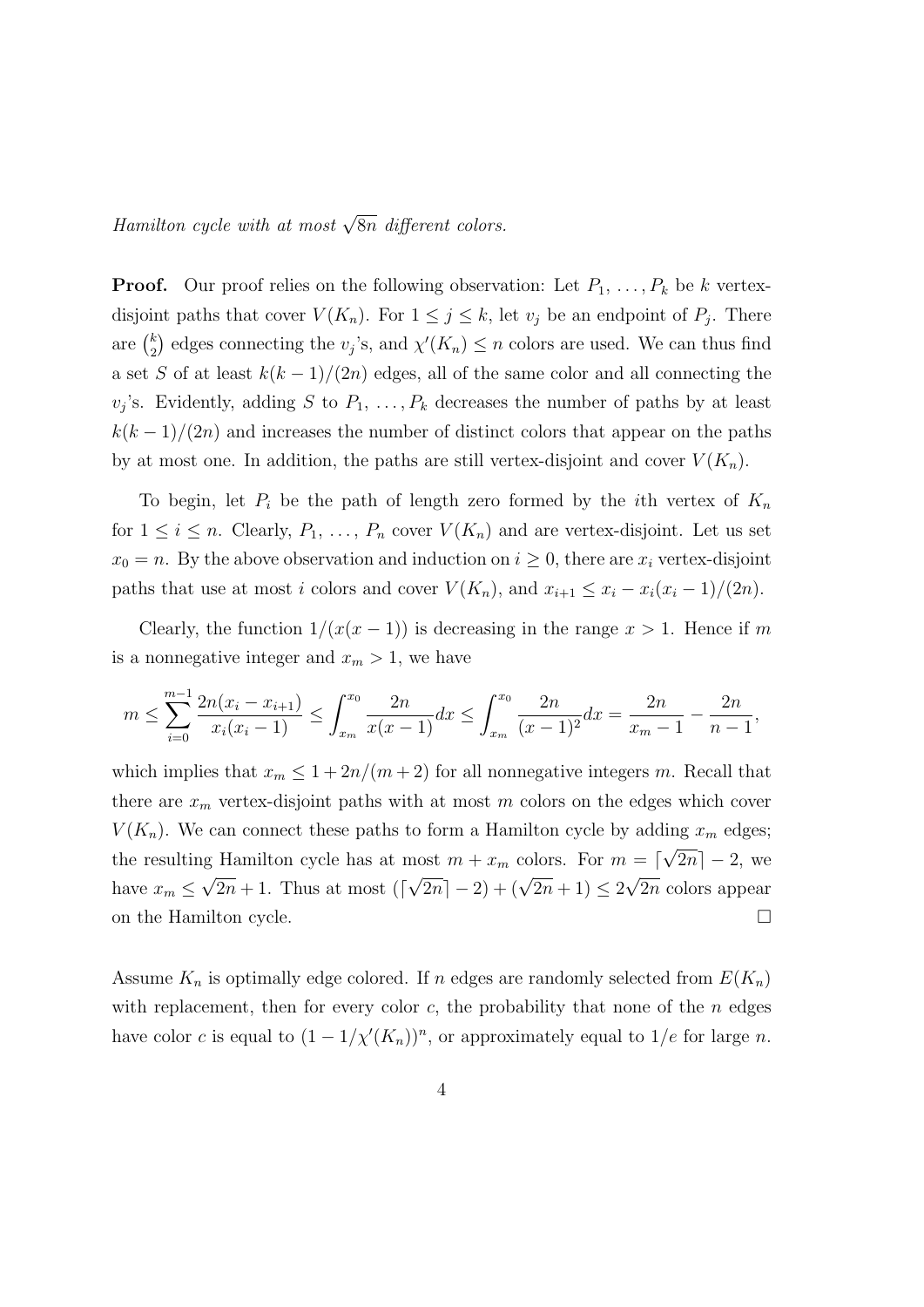Therefore the number of distinct colors appearing on the  $n$  edges is approximately  $(1 - 1/e)n$ . The following theorem shows that constraining the *n* random edges to form a Hamilton cycle does not have a large impact on this average number of distinct colors.

**Theorem 2.** Given an optimal edge coloring of the complete graph  $K_n$ , the expected number of different colors that appear on the edges of a random Hamilton cycle of  $K_n$  is approximately equal to  $(1-e^{-1})n$ , for large enough n.

**Proof.** Let c be an arbitrary color used in the given optimal edge coloring of  $K_n$ and let C be the set of edges whose colors are c. The edges in C are a matching of size  $\lfloor n/2 \rfloor$ . Clearly  $K_n$  has  $(n - 1)!/2$  Hamilton cycles.

Assume  $S$  is a subset of  $C$  with size  $k$ . We can count the number of Hamilton cycles that contain  $S$  by considering the following transformation: For each edge in  $S$ , contract its two endpoints into a single vertex. If  $H$  is a Hamilton cycle of  $K_n$  that contains S, its transform is a Hamilton cycle of the graph  $K_{n-k}$ . Furthermore, every Hamilton cycle of  $K_{n-k}$  is the transform of exactly  $2<sup>k</sup>$  Hamilton cycles of  $K_n$  that contain  $S$ , because the directions of the alignments of the edges of  $S$  in  $H$  have no impact on the transform of H. Consequently, there are  $2^{k-1}(n-k-1)!$  Hamilton cycles in  $K_n$  that contain S. Thus the probability that a random Hamilton cycle contains S is  $2^{k}(n-k-1)!/(n-1)!$ .

The principle of inclusion and exclusion now implies that the probability of the event that a random Hamilton cycle avoids all edges in C is

$$
p = \sum_{k=0}^{\lfloor \frac{n}{2} \rfloor} (-1)^k a_k,
$$
\n(1)

where,  $a_k =$  $\sqrt{\frac{n}{2}}$  $\frac{n}{2}$ k  $\sum_{k=1}^{k} (n-k-1)!$  $\frac{n(n-1)!}{(n-1)!} =$ 1  $k!$  $\prod^{k-1}$  $j=0$  $2(\frac{n}{2})$  $\frac{n}{2}$ ] – j)  $n - j - 1$ .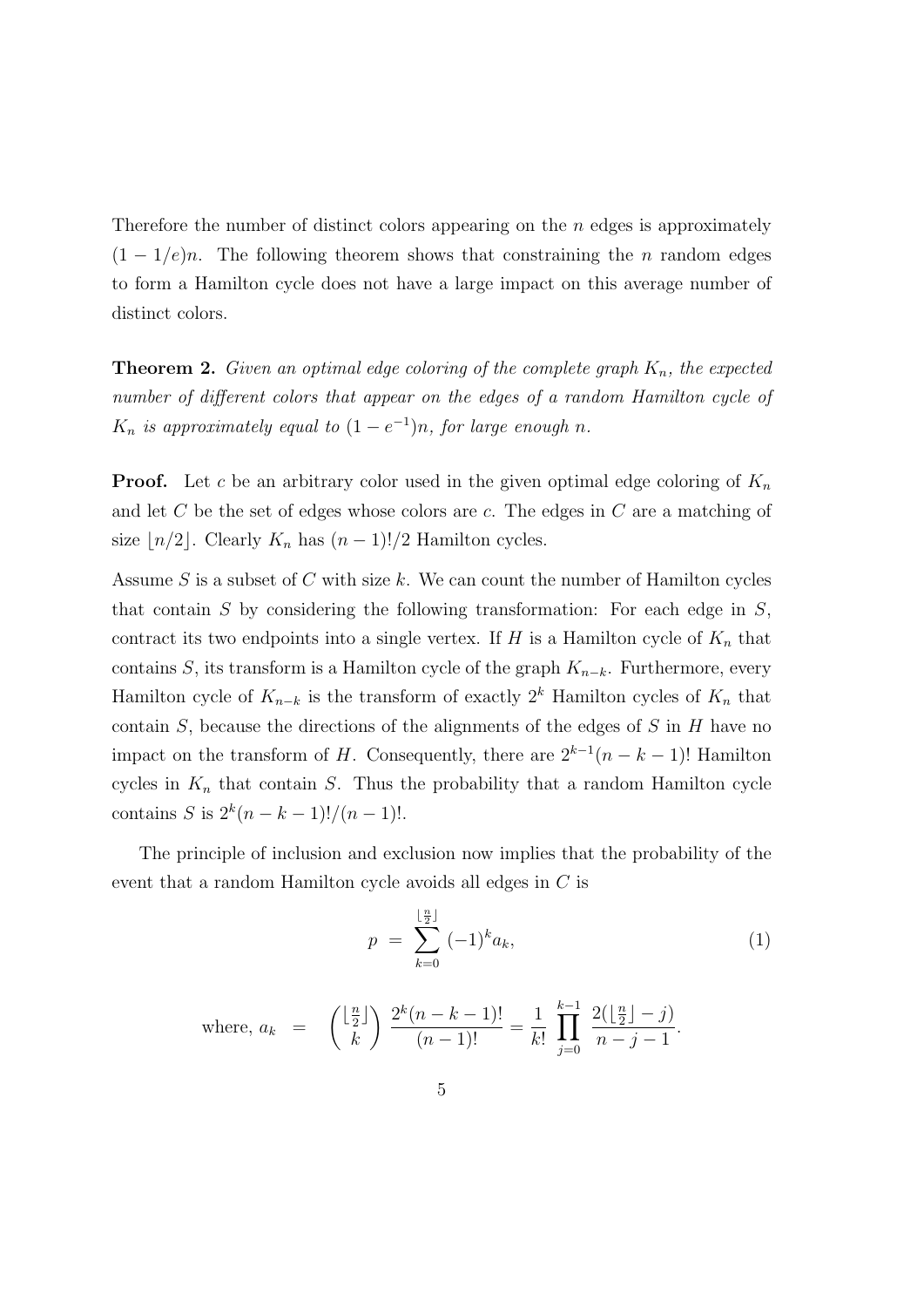It is not hard to see that  $a_k \leq 1/k!$  for  $k \geq 3$ . For any real number x, we have  $1 + x \leq e^x$ ; hence for  $k \leq n^{1/3}$  we have

$$
a_k = \frac{1}{k!} \prod_{j=0}^{k-1} \left(1 + \frac{(n-j-1) - 2(\lfloor \frac{n}{2} \rfloor - j)}{2(\lfloor \frac{n}{2} \rfloor - j)}\right)^{-1}
$$
  
\n
$$
\geq \frac{1}{k!} \prod_{j=0}^{k-1} \left(1 + \frac{j}{2(\lfloor \frac{n}{2} \rfloor - k)}\right)^{-1} \geq \frac{1}{k!} \prod_{j=0}^{k-1} \exp\left(-\frac{j}{2(\lfloor \frac{n}{2} \rfloor - k)}\right) =
$$
  
\n
$$
\frac{1}{k!} \exp\left(-\frac{k(k-1)}{4(\lfloor \frac{n}{2} \rfloor - k)}\right) \geq \frac{1}{k!} \exp\left(\frac{n^{2/3}}{4\lfloor \frac{n}{2} \rfloor - n^{1/3}}\right) = \frac{1}{k!} (1 + o(1)),
$$

where  $o(1)$  is a function in terms of n and k that becomes arbitrarily small as n gets large. Splitting the right hand side of Equation 1 into two sums as in

$$
p = \sum_{k=0}^{\lfloor n^{1/3} \rfloor} (-1)^k a_k + \sum_{k=\lfloor n^{1/3} \rfloor+1}^{\lfloor \frac{n}{2} \rfloor} (-1)^k a_k,
$$

we note that the Taylor expansion of  $e^x$  for  $x = -1$  yields

$$
\sum_{k=0}^{\lfloor n^{1/3} \rfloor} (-1)^k a_k = \sum_{k=0}^{\lfloor n^{1/3} \rfloor} \frac{(-1)^k}{k!} (1+o(1)) = \sum_{k=0}^{\lfloor n^{1/3} \rfloor} \frac{(-1)^k}{k!} + \sum_{k=0}^{\lfloor n^{1/3} \rfloor} \frac{(-1)^k o(1)}{k!}
$$
  
=  $(e^{-1} + o(1)) + o(1) = e^{-1} + o(1).$ 

On the other hand, we have

$$
|\sum_{k=\lfloor n^{1/3}\rfloor+1}^{\lfloor \frac{n}{2}\rfloor}(-1)^k a_k | \leq \sum_{k=\lfloor n^{1/3}\rfloor+1}^{\lfloor \frac{n}{2}\rfloor} \frac{1}{k!} = o(1),
$$

since the series  $\sum_{k=0}^{\infty}$ 1  $\frac{1}{k!}$  is convergent. Thus we get  $p = e^{-1} + o(1)$ . We know  $n-1 \leq \chi'(K_n) \leq n$ , and the color c appears on a random Hamilton cycle with probability 1-p. Thus we expect that  $\chi'(K_n)(1-p) = n(1-e^{-1})(1+o(1))$  different colors appear on a random Hamilton cycle on average.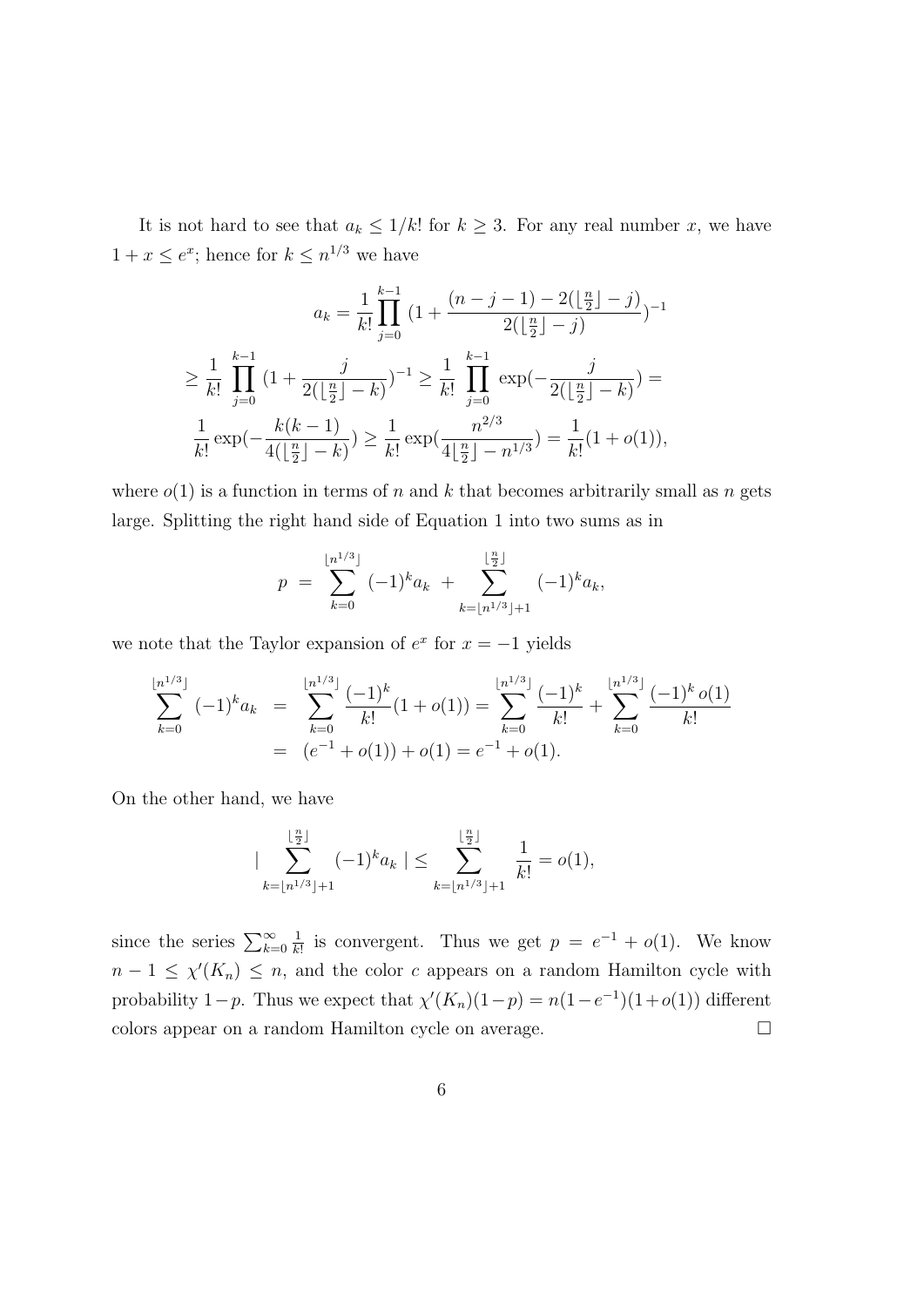**Theorem 3.** In any optimal edge coloring of  $K_n$ , there is a Hamilton cycle with at least  $n(2/3 - o(1))$  colors.

**Proof.** Suppose *n* is even. Without loss of generality assume  $\{1, 2, \dots, n-1\}$  is the set of colors used. Let A be an  $n \times n$  square matrix where  $A_{ij} = c(v_i v_j)$  if  $1 \leq i, j \leq n$  and  $i \neq j$ , and  $A_{ii} = n$  if  $1 \leq i \leq n$ . Clearly, A is a Latin square. By a result in [6], we can select  $n - O(\log^2 n)$  entries of A that have different values, and are located on distinct rows and columns. Of these entries, only one can be on the diagonal. Furthermore, if  $A_{ij}$  is selected then  $A_{ji}$  can not be selected since values appearing on the selected entries should be distinct. This means that we can select  $n - O(\log^2 n) - 1$  edges of  $K_n$  such that the selected edges have different colors, and the degree of each vertex is at most two in the graph induced by these edges. That is, the selected edges consist of vertex-disjoint paths and cycles. Every cycle has at least 3 edges. Thus we can delete one edge of every cycle to get  $(2/3)(n - O(\log^2 n) - 1)$ edges forming vertex-disjoint paths. We can connect these paths to get a Hamilton cycle with at least  $(2/3)(n - O(\log^2 n) - 1) = (2/3 - o(1))n$  colors.

When n is odd,  $K_n$  is colored using n colors. Moreover, for any of these n colors, exactly one vertex is not an endpoint of an edge of that color. Thus, we can extend the optimal edge coloring of  $K_n$  to an optimal edge coloring of  $K_{n+1}$ . Since  $n+1$  is even,  $K_{n+1}$  has a Hamilton cycle with at least  $(2/3 - o(1))(n + 1)$  colors. We can now trivially construct a Hamilton cycle for  $K_n$  that has  $(2/3 - o(1))n$  colors.  $\Box$ 

We examined, to some extent, the number of colors on Hamilton cycles. We will now consider long, but not necessarily Hamilton, rainbow cycles.

**Theorem 4.** In any proper edge coloring of  $K_n$   $(n \geq 3)$ , there is a rainbow cycle with length at least  $n/2-1$ .

**Proof.** Let C be the longest rainbow cycle, and assume C has length  $t < n/2 - 1$ . We say that an edge in  $K_n$  is good if its color does not appear in C. Let u and v be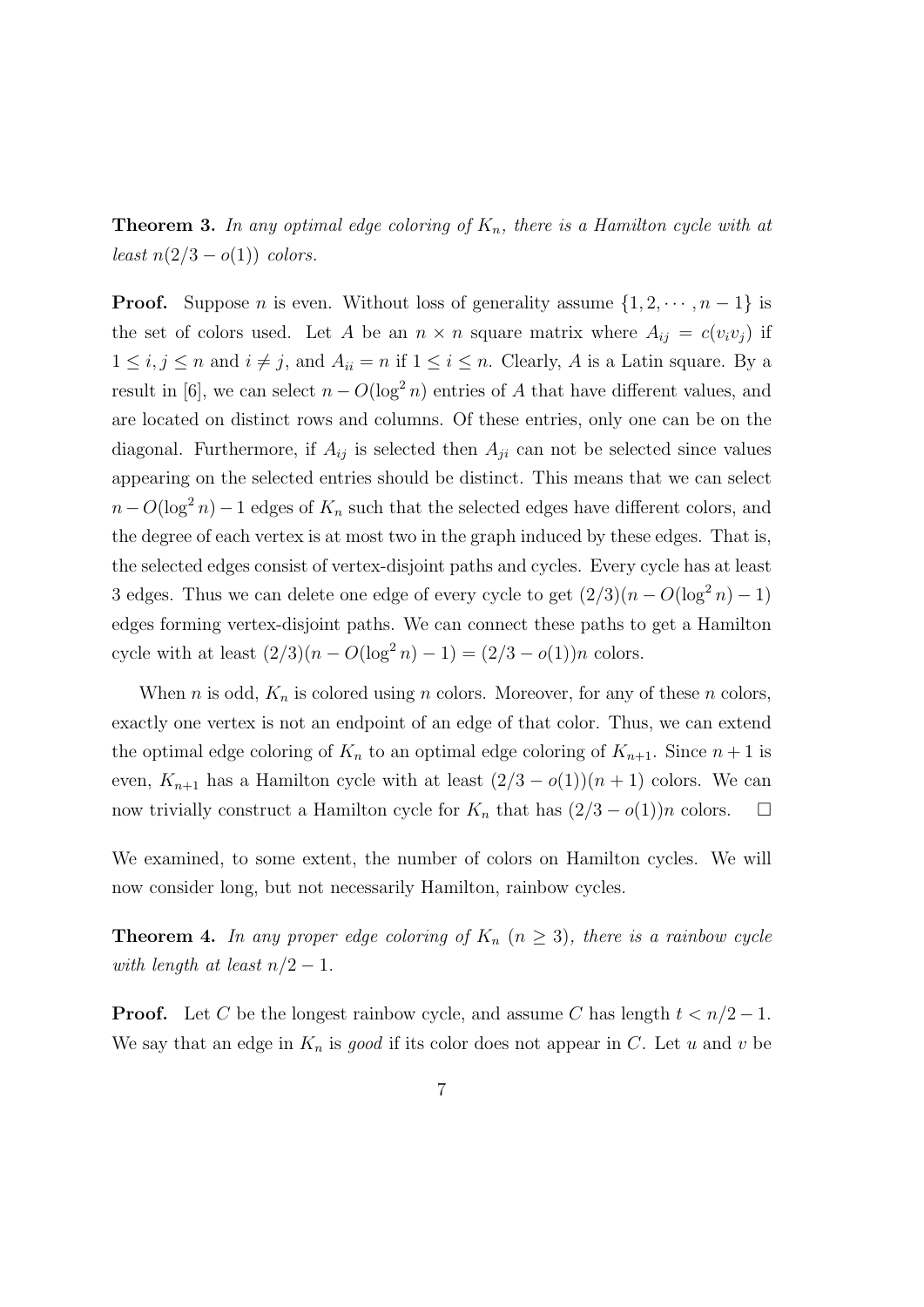two adjacent vertices of C. Each of u and v is adjacent to at most  $t-3$  vertices of C by good edges, and each vertex is adjacent to at least  $(n-1) - t$  good edges. Thus each of u and v is adjacent to at least  $(n-1-t)-(t-3) \geq 3$  vertices of  $V(K_n)\setminus V(C)$ by good edges. Hence we can find two distinct vertices  $w, p \in V(K_n) \backslash V(C)$  such that uw and vp are good edges, and  $c(uw) \neq c(vp)$ .

We can assume that  $wp$  is not a good edge, since otherwise  $uw$ ,  $wp$ , and  $pw$  can replace uv in C to form a rainbow cycle of length  $t+2$ , a contradiction. If two good edges connect w to two adjacent vertices  $x, y \in V(C)$ , one can obtain a rainbow cycle of length  $t + 1$  by using xw and wy instead of xy, another contradiction. It follows that the number of good edges joining w to the vertices of C is at most  $t/2$ . Similarly, there are at most  $t/2$  good edges joining p to the vertices of C.

Using the fact that wp is not a good edge, there are at least  $2((n-t-1)-t/2-1)$ good edges that connect  $\{w, p\}$  to  $V(K_n)\setminus (V(C) \cup \{w, p\})$  and have colors different from  $c(wu)$  and  $c(vp)$ . Since  $2((n-t-1)-t/2-1) > n-(t+2)$ , there is a vertex  $q \in V(K_n) \setminus (V(C) \cup \{w, p\})$  such that wq and pq are good,  $c(wq) \neq c(vp)$ , and  $c(uw) \neq c(pq)$ . Replacing uv by uw, wq, qp, and pq, we obtain a rainbow cycle longer than C. It implies that  $t \geq n/2 - 1$ .

We will now prove, in a series of theorems, several results on the existence of rainbow cycles of different lengths in colorings obtained from finite abelian groups.

**Theorem 5.** Let p be a prime number and  $n = p^m$   $(n \neq 3)$ . Consider the edge coloring of  $K_n$  with respect to  $\mathbb{Z}_p^m = \mathbb{Z}_p \times \cdots \times \mathbb{Z}_p$ . Then  $K_n$  has a rainbow cycle with length  $n-1$ .

**Proof.** Let F be a finite field of order  $p^m$ . Assume that  $\alpha$  is a generator for cyclic group  $F^* = F \setminus \{0\}$ . First note that the additive group of F is isomorphic to  $\mathbb{Z}_p^m$ . We prove that  $1, \alpha, \ldots, \alpha^{p^m-1}$  is a rainbow Hamilton cycle. To prove this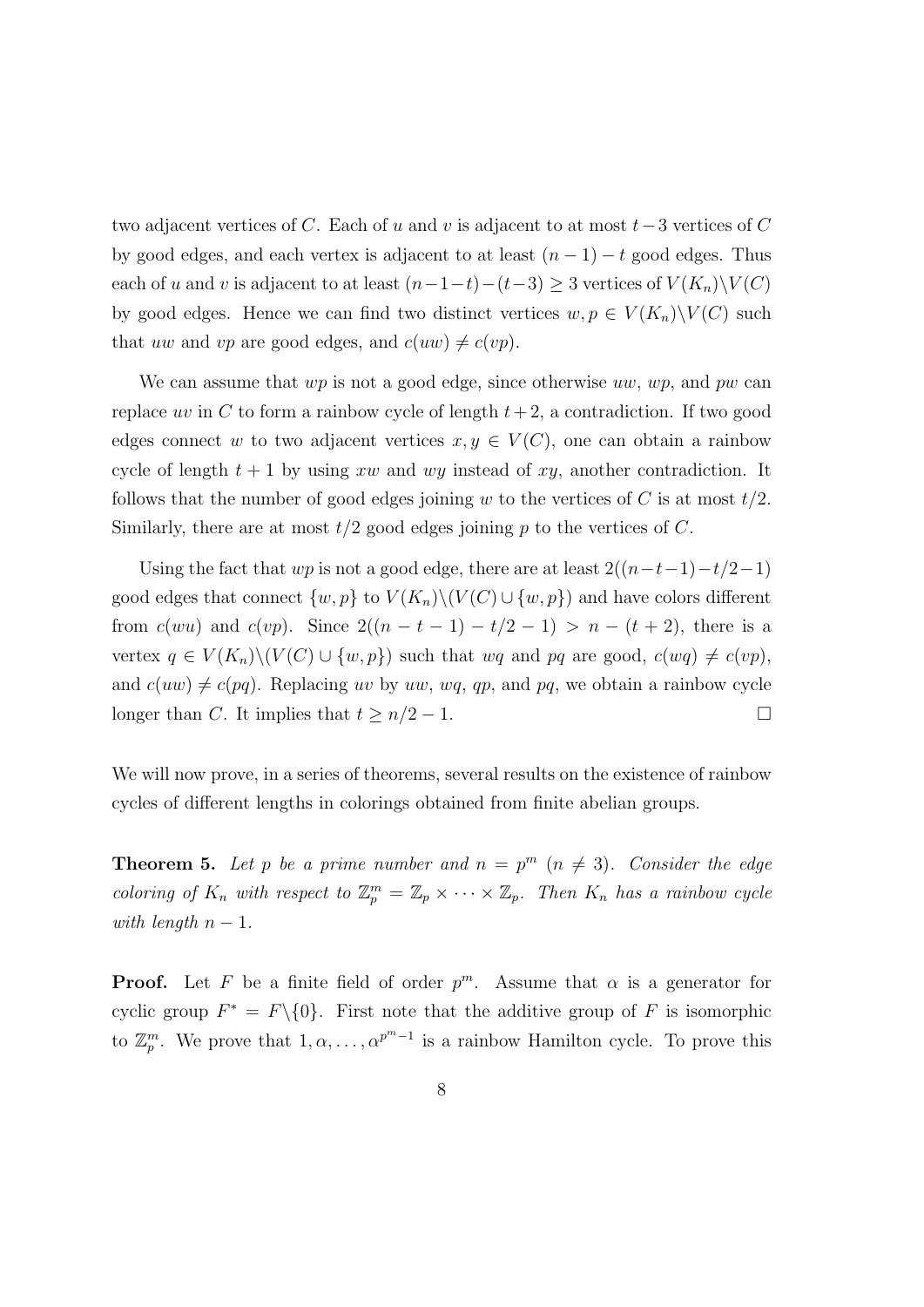assume that  $i \neq j$  and  $\alpha^{i} + \alpha^{i+1} = \alpha^{j} + \alpha^{j+1}$ . From this equality we conclude that  $\alpha^{i}(\alpha+1) = \alpha^{j}(\alpha+1)$ . Therefore  $\alpha^{i} = \alpha^{j}$  and it follows that  $i = j$ , which is a contradiction.

**Theorem 6.** If p is an odd prime number and  $K_p$  is edge colored with respect to  $\mathbb{Z}_p$ , then for any  $r, 3 \leq r \leq p$ , there is a rainbow cycle of length r.

**Proof.** Consider the edge coloring for  $K_p$ , with respect to  $\mathbb{Z}_p$ . First assume that r is odd and  $3 \le r \le p$ . Consider the cycle formed by the labels  $1, \ldots, r$ . Since for any  $i, j, 1 \le i, j \le r - 1, i \ne j$ , we have  $2i + 1 \ne r + 1, 2i + 1 \ne 2j + 1$ , and this implies that this cycle is a rainbow cycle of length  $r$ . Next suppose that  $r$  is even and  $3 < r < p$ . If  $r = p-1$ , then by Theorem 5, we have a rainbow cycle of length  $p-1$ . If  $r \leq \frac{p-1}{2}$  $\frac{-1}{2}$ , consider the cycle formed by the labels  $1, 2, \ldots, r-1, r+1$ . Since for any *i*,  $1 \le i \le r-2$ , we have  $2i+1 \ne 2r$ ,  $2i+1 \ne r+2$ ,  $2r \ne r+2$ , and  $2i+1 \ne 2j+1$ for any  $i \neq j$ , the given cycle is rainbow of length r. If  $\frac{p+1}{2} \leq r < p-1$ , consider the cycle labeled by the numbers  $1, 2, \ldots, \frac{p-1}{2}$  $\frac{-1}{2}, \frac{p+3}{2}$  $\frac{+3}{2}, \ldots, r+1$ . Since for any  $i, 1 \leq i \leq r$ ,  $i \neq \frac{p-1}{2}$  $\frac{-1}{2}, \frac{p+1}{2}$  $\frac{+1}{2}$ ,  $2i + 1 \neq r + 2$ ,  $2i + 1 \neq p + 1$ ,  $r + 2 \neq p + 1$  and  $2i + 1 \neq 2j + 1$ , for any  $i \neq j$ , so the given cycle is rainbow of length r.

**Theorem 7.** Let p be an odd prime number and  $n = p^m$ . Consider the edge coloring of  $K_n$  with respect to  $\mathbb{Z}_p^m = \mathbb{Z}_p \times \cdots \times \mathbb{Z}_p$ . Then the following hold:

(i)  $K_n$  has a rainbow Hamilton cycle.

(ii) If  $l | n - 1$  and  $l > 2$ , then the vertices  $K_n \setminus \{(0, \ldots, 0)\}$  can be covered by  $\frac{n-1}{l}$ rainbow cycle.

**Proof.** (i) We apply induction on m. By Theorem 6 the assertion is true for  $m = 1$ . Now suppose that the assertion is true for  $\mathbb{Z}_p^{m-1}$ , we show that the assertion is also true for  $\mathbb{Z}_p^m$ . Assume that  $l = p^{m-1}$  and  $\alpha_1, \ldots, \alpha_l$  are those elements of  $\mathbb{Z}_p^l$  such that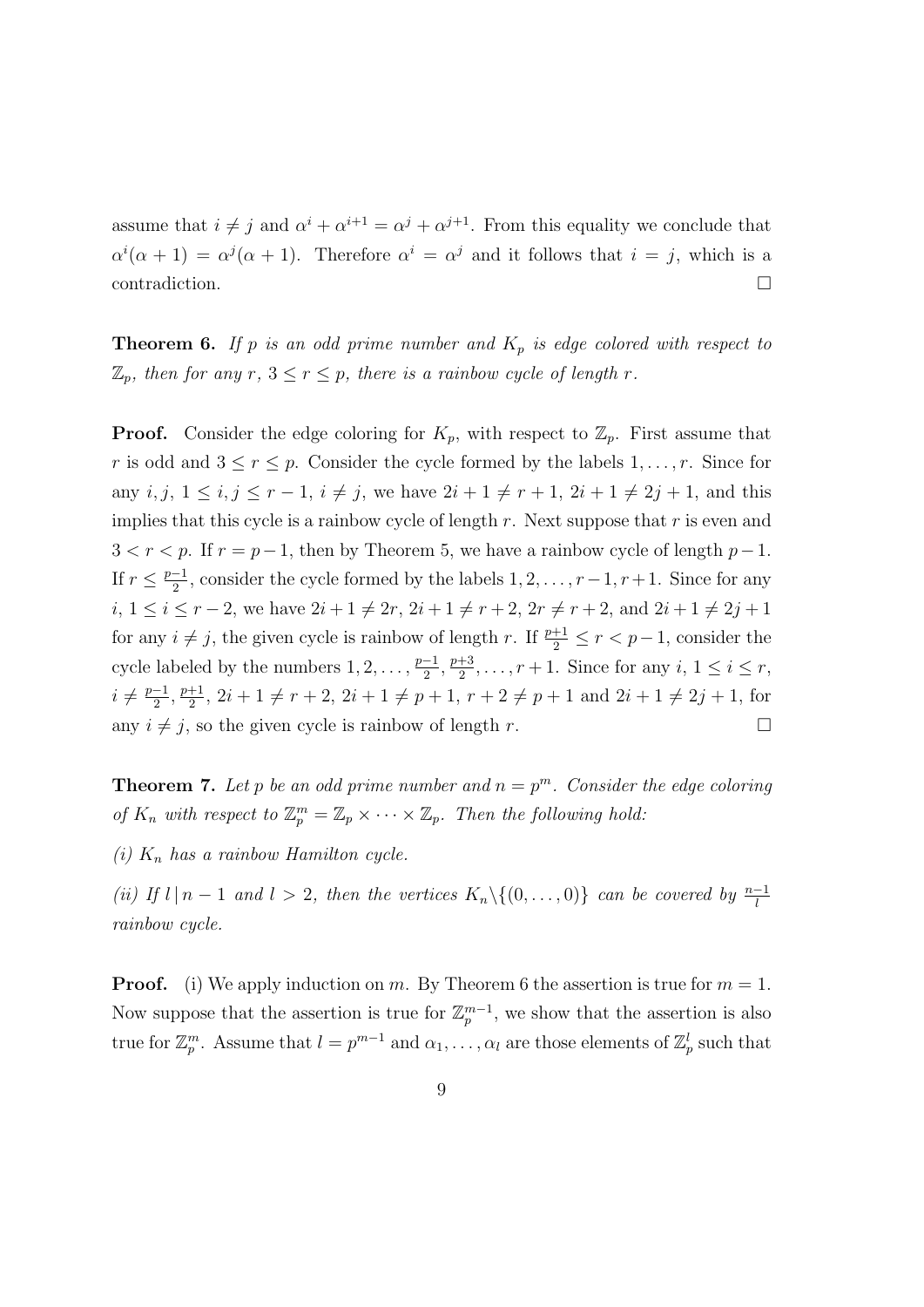$\alpha_i + \alpha_{i+1} \neq \alpha_j + \alpha_{j+1}$ , for any  $i, j, 1 \leq i, j \leq l, i \neq j$ . We claim that the following Hamilton cycle is a rainbow Hamilton cycle.

$$
(\alpha_1, 0), \ldots, (\alpha_l, 0), (\alpha_1, 1), \ldots, (\alpha_l, 1), \ldots, (\alpha_1, p-1), \ldots, (\alpha_l, p-1)
$$

we note that if  $r \neq s$  or  $i \neq j$ , then  $(\alpha_i + \alpha_{i+1}, 2r) \neq (\alpha_j + \alpha_{j+1}, 2s)$ . Assume that  $(\alpha_l, t) + (\alpha_1, t + 1) = (\alpha_i, q) + (\alpha_{i+1}, q) = (\alpha_i + \alpha_{i+1}, 2t + 1)$  or  $(\alpha_l, t) + (\alpha_1, t + 1) =$  $(\alpha_l, s) + (\alpha_1, s + 1)$ . In the second case  $s = t$  and there is nothing to prove. In the first case  $i = l$ , a contradiction.

(ii) Since  $l | n - 1$ , there is a cyclic subgroup H of  $F^*$ , such that  $|H| = l$ . Assume that H is generated by  $\beta$ . If  $H\alpha^t$  is a right coset of H in  $F^*$ , then the elements of  $\alpha^t, \beta \alpha^t, \ldots, \beta^{l-1} \alpha^t$  forms a rainbow cycle of length l, because if

$$
\beta^i \alpha^t + \beta^{i+1} \alpha^t = \beta^j \alpha^t + \beta^{j+1} \alpha^t,
$$

then we find  $\beta^{i}(\beta + 1) = \beta^{j}(\beta + 1)$ , that is  $i = j$ .

**Theorem 8.** If G is an abelian group of order n and n is odd, then the edge coloring of  $K_n$  with respect to G has a rainbow Hamilton cycle.

**Proof.** By cyclic decomposition of finite abelian groups, we have  $G \simeq \mathbb{Z}_{p_1^{m_1}} \times$  $\cdots \times \mathbb{Z}_{p_k^{m_k}}$ , where  $p_i$ 's are prime numbers (not necessarily distinct), see [5, p.109]. If  $k = 1$ , the assertion follows from Theorem 7. Otherwise by elementary group theory, there is an abelian group H of odd order such that  $G = H \times \mathbb{Z}_{p^m}$ . Now if  $a_1, \ldots, a_h$   $(h = |H|)$  is a rainbow Hamilton cycle in  $K_h$  which has been colored with respect to  $H$ , then as we saw in the proof of Theorem 7 Part (i),

$$
(a_1,0),\ldots,(a_h,0),\ldots,(a_1,p^m-1),\ldots,(a_h,p^m-1)
$$

is a rainbow Hamilton cycle in  $K_n$ .

 $\Box$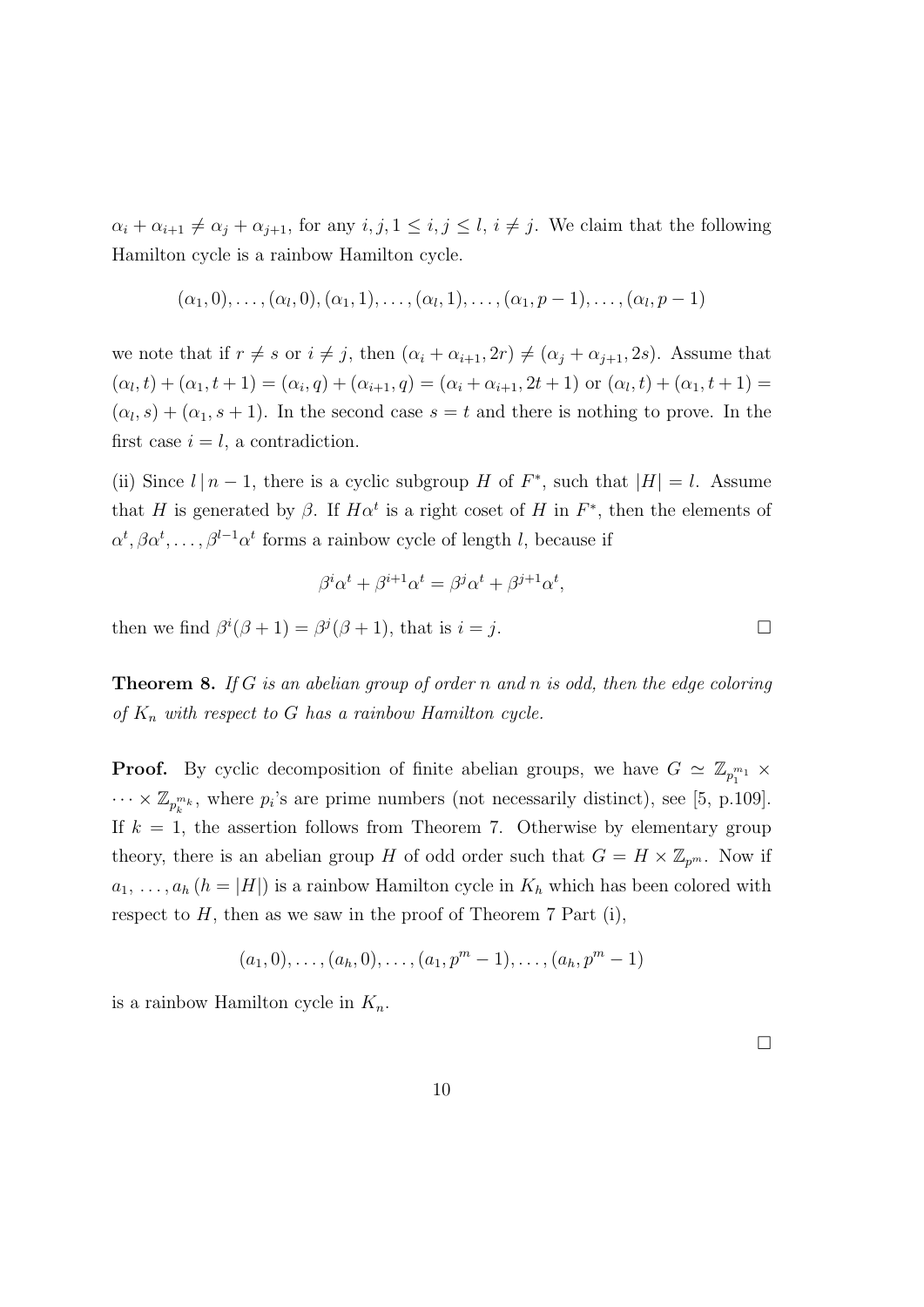We continue by a conjecture on the existence of Hamilton cycles with few different colors in any optimal edge coloring of  $K_n$ .

Conjecture 1. There is a positive constant c such that in any optimal edge coloring of  $K_n$ , there exists a Hamilton cycle with at most clog<sub>2</sub> n different colors.

The following shows that if the above conjecture is correct, then  $c \geq 1$ .

**Lemma 1.** If  $n = 2^m$   $(m \ge 2)$  and  $K_n$  is edge colored with respect to  $\mathbb{Z}_2^m$ , then the edge coloring has no rainbow Hamilton path. Moreover there are no rainbow cycles of length  $n, n-2$  and  $n-3$ , but there is a rainbow cycle of length  $n-1$ . Also every Hamilton cycle has at least m different colors.

**Proof.** First note that the color of no edge is 0. Let  $v_1, \ldots, v_n$  be a rainbow Hamilton path. If we add all colors appeared on the edges of this Hamitonian path, we obtain the number  $1+2+\cdots+(2^m-1)$ . On the other hand, for any *i*, the number of elements of  $\mathbb{Z}_{2^m}$  in which the *i*-th components are 1 is even, so this number should be zero. Furthermore since  $c(v_i v_j) = v_i + v_j$ , we conclude that  $v_1 + v_n + 2 \sum_{i=2}^{n-1} v_i = 0$ and it yields that  $v_1 = v_n$ , a contradiction. Also since the number of colors appeared in the edges is  $n-1$ , there is no a rainbow Hamilton cycle.

Now let  $v_1, v_2, \ldots, v_{n-2}$  be a rainbow cycle of length  $n-2$ . Suppose that just color  $0 \neq a$  is not appeared on its edges. If we add all colors appeared on the edges of this cycle, we find  $2\sum_{i=1}^{n-2} v_i = a$  and this implies that  $a = 0$ , which is impossible.

Next assume that  $v_1, v_2, \ldots, v_{n-3}$ , is a rainbow cycle of length  $n-3$ . Let a and b be the only colors which are not appeared on the edges of this cycle. If we add all colors appeared on the edges of this cycle, we find  $2\sum_{i=1}^{n-3} v_i = a+b$  and this implies that  $a = b$ , a contradiction.

By Theorem 5,  $K_n$  with the given edge coloring has a rainbow cycle of length  $n-1$ . We claim that every Hamilton cycle in this edge coloring of  $K_n$  has at least m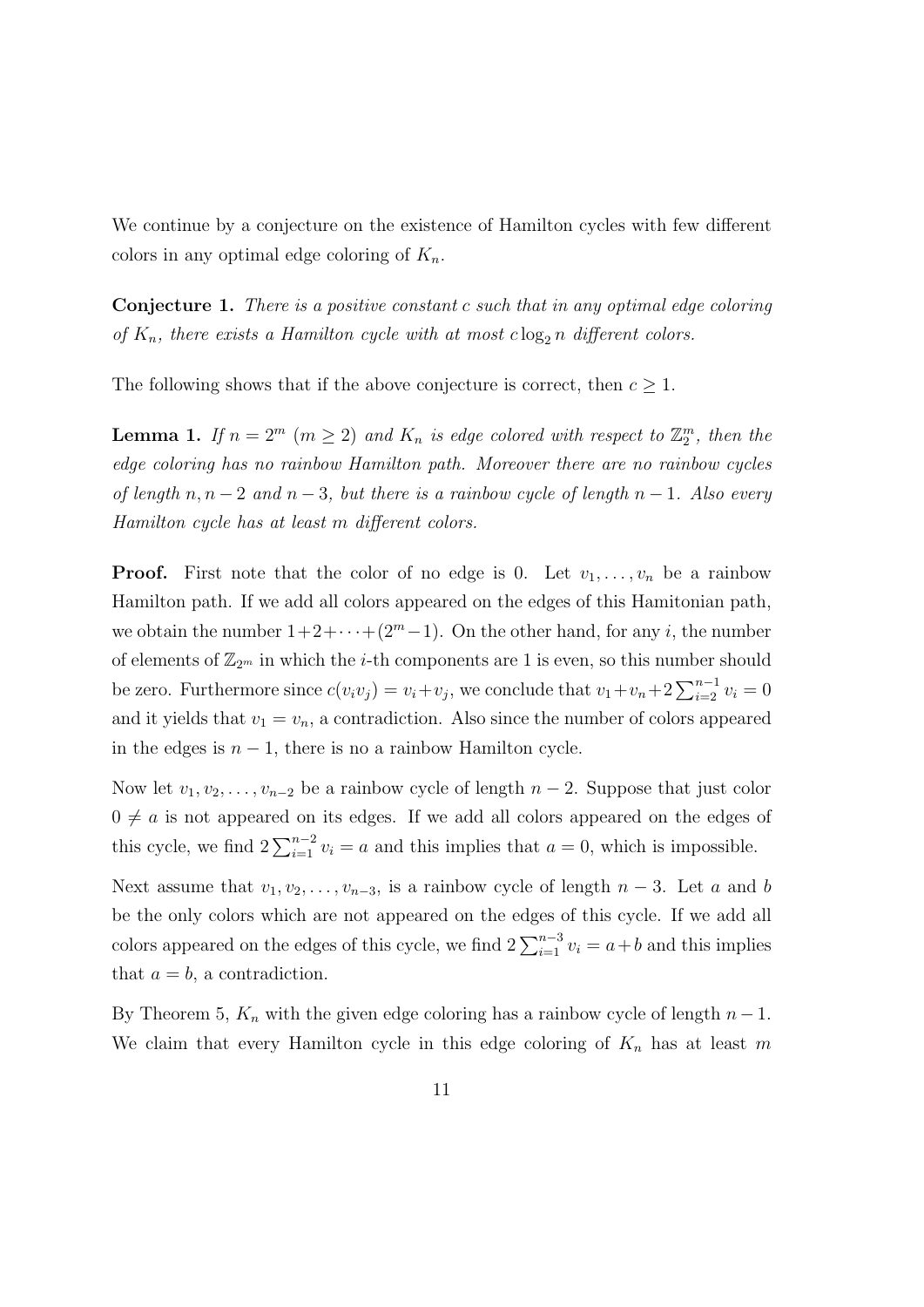different colors. Using the fact that for any two consecutive vertices  $v_i$  and  $v_j$  of this Hamilton cycle  $c(v_i v_j) = v_i + v_j$ , and  $v_i + (v_i + v_j) = v_j$ , if W is the vector space over  $\mathbb{Z}_2$  generated by all colors appeared on the edges of a Hamilton cycle, then we have  $\dim W \leq m-1$ . It follows that  $|W| \leq 2^{m-1}$ , but  $\{v_1, v_2, \ldots, v_n\} \subseteq v_1 + W$  and this contradicts  $n = 2^m$ . Hence every Hamilton cycle has at least m different colors.  $\Box$ 

**Conjecture 2.** In any optimal edge coloring of  $K_n$ , there is a Hamilton cycle with at least  $n-2$  different colors.

By a reformulation of the above conjecture we may say that in any optimal edge coloring of  $K_n$ , there is a Hamilton path with at least  $n-2$  different colors.

We now go on to following questions.

Question 1. Is it true that in any optimal edge coloring of  $K_n$ , there is a rainbow cycle of size at least  $n-2$ ?

Question 2. Is it true that in any optimal edge coloring of  $K_n$ , there is a rainbow path of size at least  $n-2$ ?

Besides being interesting in its own right, the truth of these questions would support Conjecture 2.

In closing the paper we want to discuss some special cases in the above questions. We note that there is an optimal edge coloring for  $K_8$  which has a rainbow path of length 6 but no rainbow path of length 7. To see this consider the following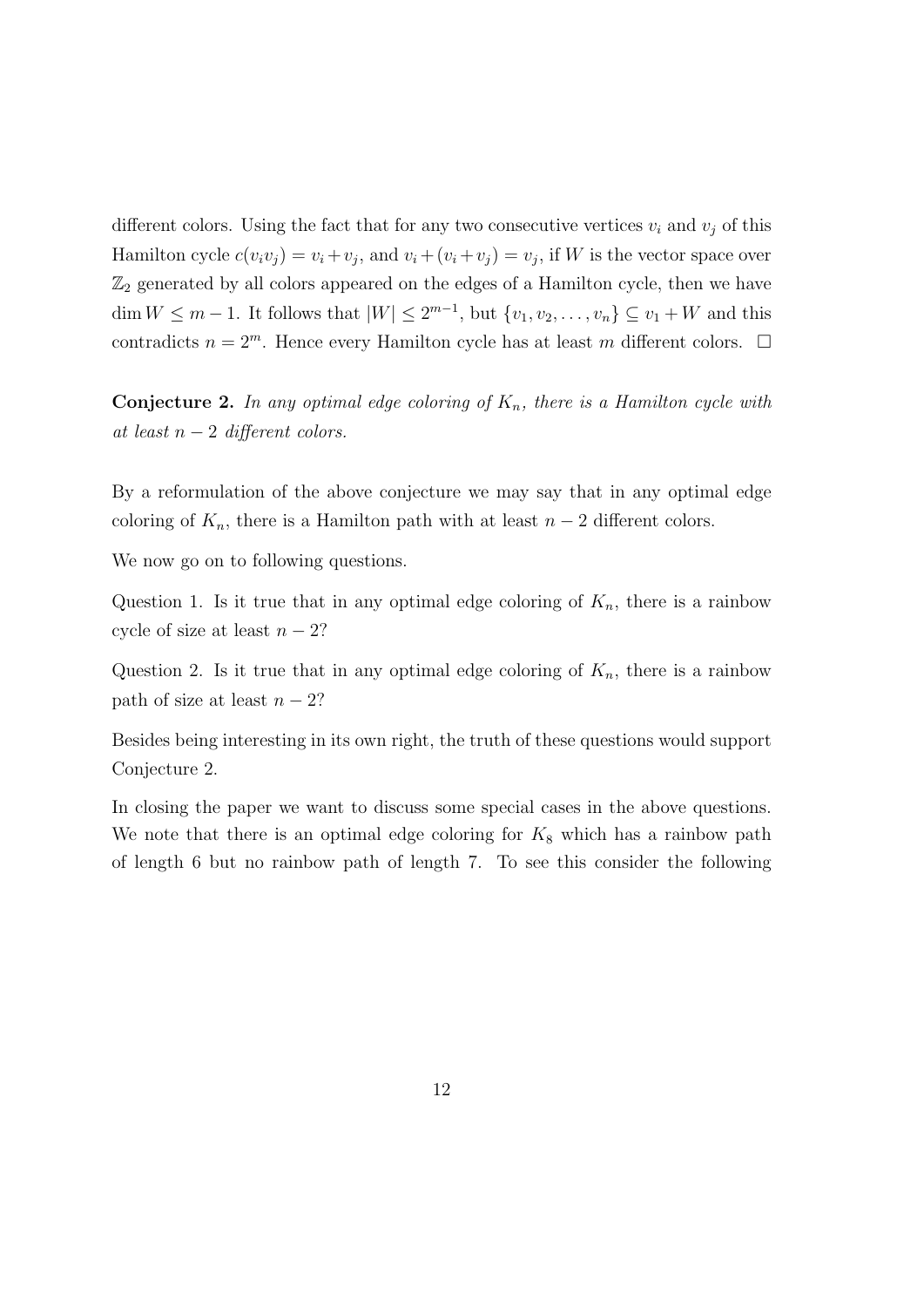symmetric matrix  $A = [a_{ij}],$ 

| $*$            |                |                | $1 \quad 2 \quad 3$ |                | 4 5            | 6              | -7             |
|----------------|----------------|----------------|---------------------|----------------|----------------|----------------|----------------|
| $\mathbf{1}$   | $\ast$         | 3 <sup>1</sup> | $2^{-}$             | 5 <sup>5</sup> | $\overline{4}$ | 7              | 6              |
| $\overline{2}$ | 3              | $\ast$         | 1                   | 6              | $7^{\circ}$    | 4              | 5              |
| 3              | $\overline{2}$ | $\mathbf{1}$   | $*$ 7               |                | 6              | 5              | 4              |
| 4              | 5              | 6              | $7^{\circ}$         | $*$            | 1              | $\overline{2}$ | 3              |
| $5^{\circ}$    | 4              | $7\phantom{.}$ | 6                   | 1              | $\ast$         | 3              | $\overline{2}$ |
| 6              | 7              | $\overline{4}$ | 5 <sup>5</sup>      | $2^{-}$        | 3              | $\ast$         | 1              |
| $\overline{7}$ | 6              | 5 <sup>5</sup> | 4                   | 3 <sup>1</sup> | $\overline{2}$ | 1              | $\ast$         |

If  $V(K_8) = \{v_1, \ldots, v_8\}$  and set  $c(v_i v_j) = a_{ij}$ , for any  $i, j, 1 \le i, j \le 8, i \ne j$ , we obtain an optimal edge coloring as desired. Indeed the path  $v_1, v_8, v_7, v_6, v_2, v_5, v_3$ is a rainbow path with length 6. Similarly by considering the matrix  $B = [b_{ij}]$  as follows,

| $\ast$         | 1      | $2^{-}$ | 3              |                | 4 5            | 6            | 7              |
|----------------|--------|---------|----------------|----------------|----------------|--------------|----------------|
| 1              | $\ast$ | 3       | $\overline{2}$ | 7              | 6              | 5            | 4              |
| $\overline{2}$ | 3      | $\ast$  | 1              | 5 <sup>5</sup> | 4              | 7            | 6              |
| 3              | 2      | 1       | $\ast$         | 6              | 7              | 4            | 5              |
| 4              | 7      | 5       | 6              | $\ast$         | 1              | 2            | 3              |
| 5              | 6      | 4       | 7              | 1              | $\ast$         | 3            | $\overline{2}$ |
| 6              | 5      | 7       | 4              | $\overline{2}$ | 3              | $\ast$       | 1              |
| 7              | 4      | 6       | 5              | 3              | $\overline{2}$ | $\mathbf{1}$ | $\ast$         |

we obtain an optimal edge coloring for  $K_8$  with no rainbow cycle of length 7 which contains a rainbow cycle with length 6. Indeed the cycle  $v_1, v_8, v_7, v_2, v_6, v_3$  is a rainbow cycle of length 6.

The above results were obtained by a computer program written by Ali Sharifi.

Acknowledgements. The authors are indebted to the research council of Sharif University of Technology for support. Also the authors wish to thank Ali Sharifi for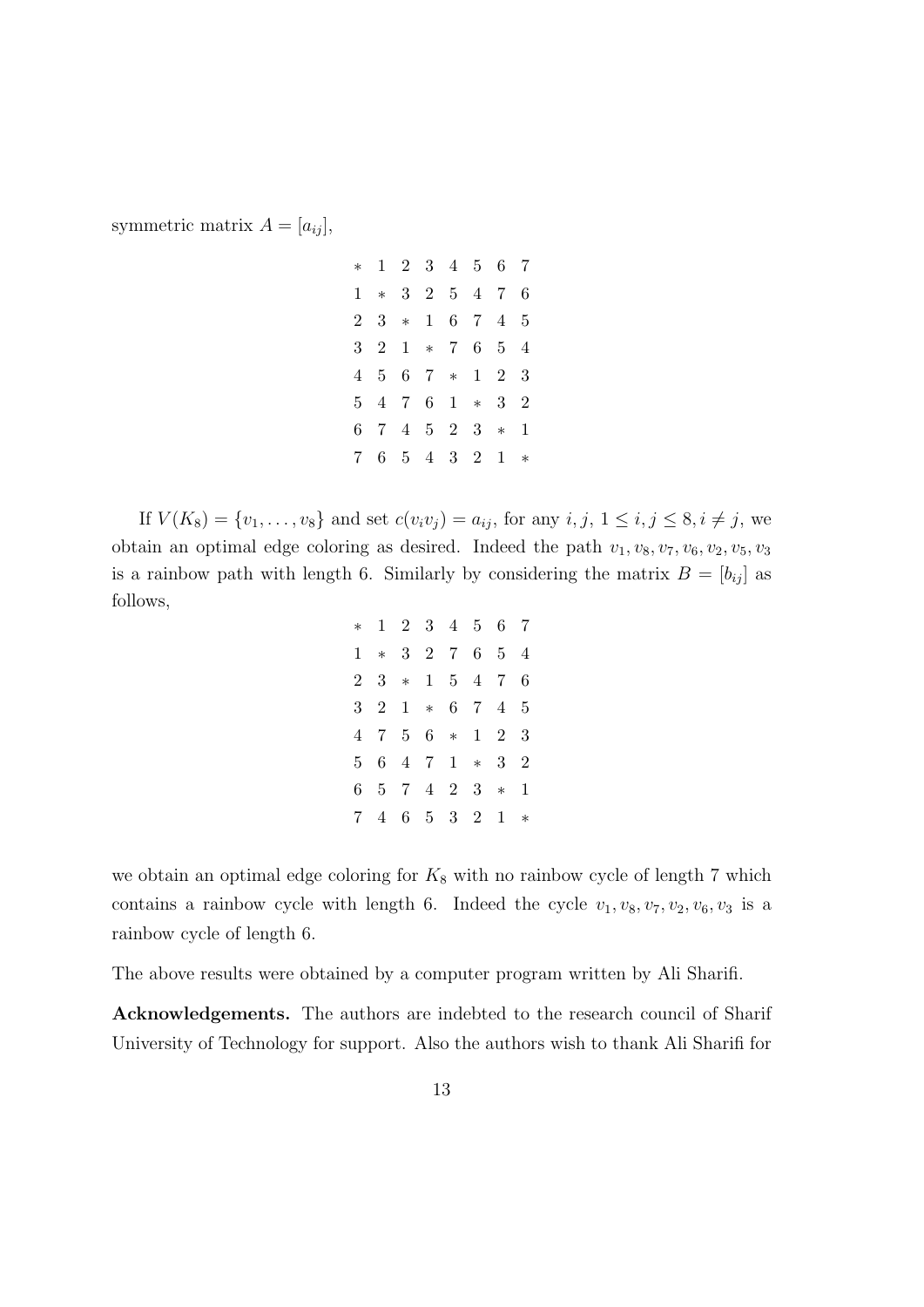his fruitful discussion on this paper.

## References

- [1] M. Albert, A. Freize, B. Reed, Multicoloured Hamilton cycles, Electron. J. Comb. research paper 10, 1995.
- [2] N. Alon, G. Gutin, Properly colored Hamilton Cycles in edge colored complete graphs, Random Structures Algorithms 11 (1997) No. 2, 179-186.
- [3] A. M. Frieze, B. A. Reed, Polychromatic Hamilton cycles, Disc. Math. 118 (1993) 67-54.
- [4] G. Hahn, C. Thomassen, *Path and cycle sub-Ramsey numbers and an edge*colouring conjecture, Disc. Math. 62 (1986) No. 1, 29-33.
- [5] I. N. Herstein, Topics in Algebra, Second Edition, John Wiley & Sons, 1975.
- [6] P. W. Shor, A lower bound for the lenght of the partial transversal in latin square, J. Combin. Theory Ser.A 33 (1982), No. 1, 1-8.
- [7] D. B. West, Introduction to Graph Theory, Second Edition, Prentice Hall, 2001.

S. AKBARI s\_akbari@sina.sharif.ac.ir Department of Mathematical Sciences Sharif University of Technology P. O. Box 11365-9415, Tehran, Iran. O. ETESAMI etesami@ce.sharif.edu H. MAHINI mahini@ce.sharif.edu M. MAHMOODY mahmoody@ce.sharif.edu Department of Computer Engineering